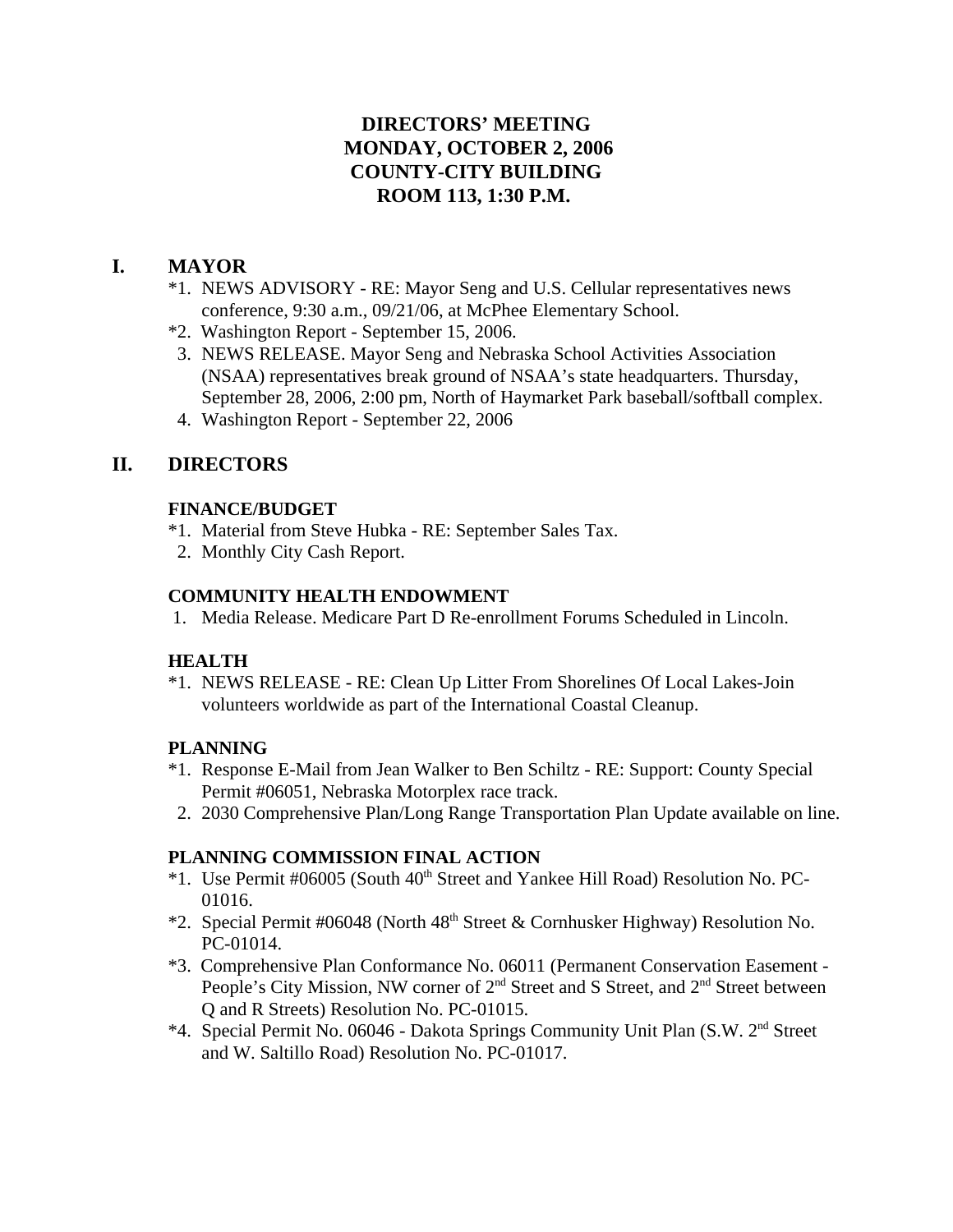#### **PUBLIC WORKS & UTILITIES**

- \*1. Response E-Mail from Scott Opfer to Mr. Restau RE: 27th & Sumner Pedestrian Signal.
- \*2. Email from Nicole Fleck-Tooze RE: Clarification regarding 06R-181 (Approved 9/18).

#### **WEED CONTROL AUTHORITY**

\*1. Combined Weed Program - City of Lincoln - August 2006 Monthly Report.

## **III. CITY CLERK**

#### **IV. COUNCIL REQUESTS/CORRESPONDENCE**

#### **ROBIN ESCHLIMAN**

1. Letter from Louise Heiselman, 3918 Madison Avenue, re: Opposed to closing North 44<sup>th</sup> Street at rail crossing.

#### **ANNETTE McROY**

1. Request to Harry Kroos, Public Works & Utilities Dept.-Sidewalks - RE: Sidewalk Repair (RFI#172 - 8/17/06)

#### **PATTE NEWMAN**

- 1. Letter from Rob Bechtolt, with attached newspaper article, re: Wheel tax.
- 2. Letter from Louise Heiselman, 3918 Madison Avenue, re: Opposed to closing North 44th Street at rail crossing.
- 3. Correspondence from Barbara Morley re: Antelope Valley Plan and House Moving Program, with correspondence from JAVA (Joint Antelope Valley Authority) - Wayne Teten and response to JAVA

#### **V. MISCELLANEOUS**

- \*1. Email from Ronald Hense RE: In support of Motorsports Facility in Lancaster County.
- \*2. Email from David Zachek RE: In support of Motorsports Facility in Lancaster County.
- \*3. Email from Justin Willadsen RE: In support of Motorsports Facility in Lancaster County.
- \*4. Email from David Newman RE: In support of Motorsports Facility in Lancaster County.
- \*5. Email from Justin Pfeiffer RE: In support of Motorsports Facility in Lancaster County.
- \*6. Email from Joshua Ekstrum RE: In support for Mr. Greg Sanford and the building of a NHRA drag strip.
- \*7. Email from Tom Weksser RE: Strongly urge you to oppose Zoning Change Pius X for the following reasons.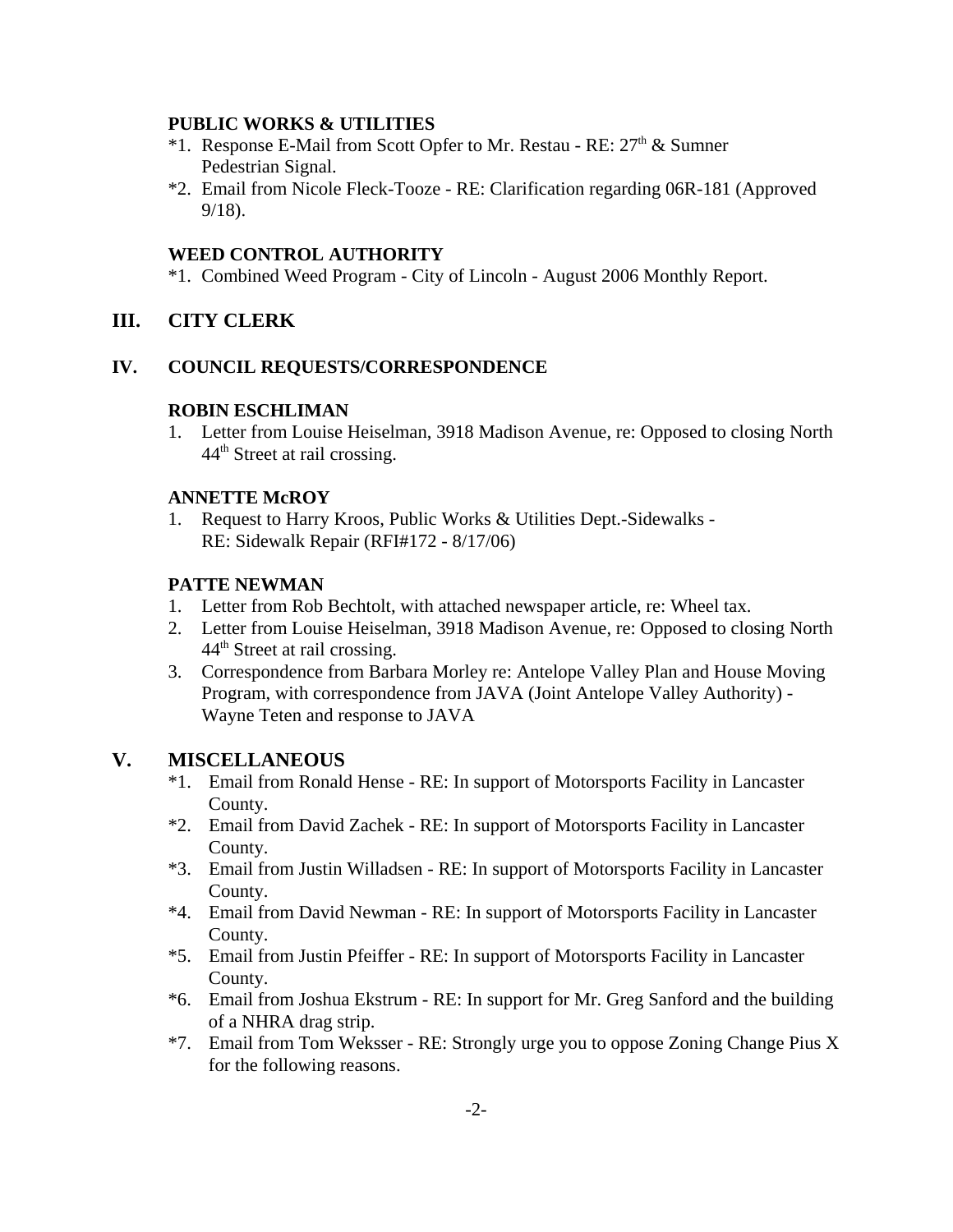- \*8. Five (5) emails from Shannon McGovern RE: In support of the Drag strip in Lancaster County.
- \*9. Email from Chris Stokes, OMALiNK, Inc. RE: Press Release OMALiNK Can Now Serve Lincoln, PSC Reverses Decision-Company Affirms Limousine Authority, and Gains Open Class Authority to Operate its Vans within Lincoln.
- \*10. Email from Wayne Boles RE: City Funding.
- \*11. Email from Tom & Twyla Hansen RE: Railroad Crossing at  $44<sup>th</sup>$  & Cornhusker Hwy.
- \*12. Email from Ben Schiltz RE: Nebraska Motorplex race track.
- \*13. Letter from George Green, President, Capital Humane Society Board of Directors RE: Writing on behalf of Capital Humane Society with a concern about the Council's response to the comments of Mr. Meyer during the Council Meeting of September 11, 2006.
- \*14. Email from Sheila Wall RE: Down-zoning  $40^{th}$  & A Neighborhood.

# **V. MISCELLANEOUS (Received Week of October 2, 2006)**

## **In Favor of / Supporters of County Special Permit No. 06051, Motorsport Facility/Drag Strip**

- 1. Email from Brad Schuch.
- 2. Email from Kelvin Blessing.
- 3. Response to Kelvin Blessing from Planning Commission.
- 4. Email from Troy Kinnamon.
- 5. Response to Troy Kinnamon from Planning Commission.
- 6. Email from Jeff Wecker.
- 7. Response to Jeff Wecker from Planning Commission.
- 8. Email from Michael Garrison.
- 9. Response to Michael Garrison from Planning Commission.
- 10. Email from P. D. Gropp.
- 11. Response to P. D. Gropp from Planning Commission.
- 12. Telephone message from Margaret Vogt.

## **Other Miscellaneous Correspondence Received Week of October 2, 2006**

- 1. Email from John Kraft, Vice President-Business Development of Caldwell Tanks, Inc.
- 2. Email from Caldwell Tank Builders, Composite of Elevated Tanks.
- 3. Copy of letter to James Wailes, American Water Works Association Standards Council, from Anne M. Northup, House of Representatives, re: Industry approved standards for construction of composite elevated tanks for water storage.
- 4. Email from Amanda Hefner re: Do not demolish the Starship 9 Theatre.
- 5. Email from Yvonne Nelson re: Support down-zoning of the  $40<sup>th</sup>$  and A Neighborhood.
- 6. Email from Brian Nehe re: Consider down-zoning in new housing developments.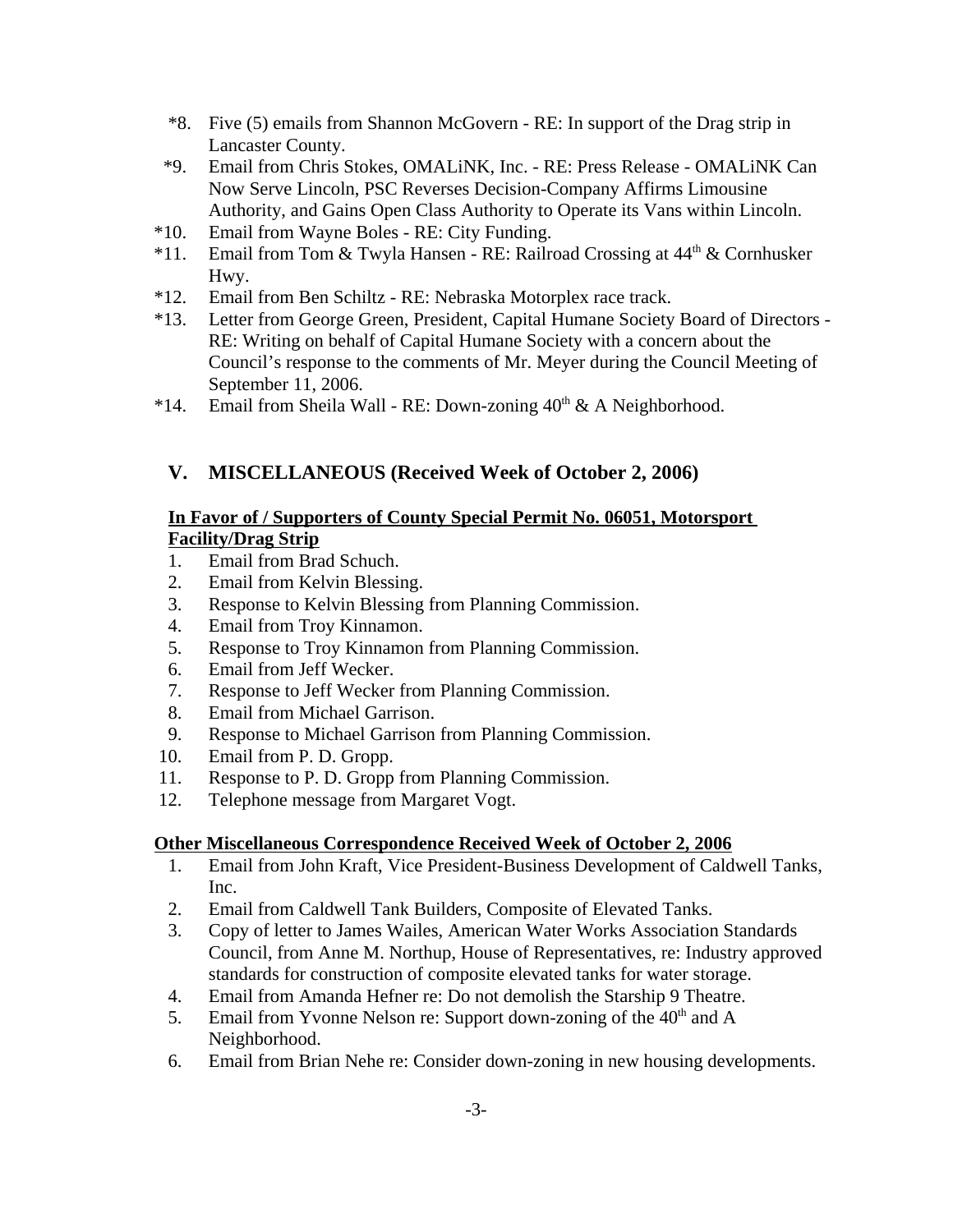7. Email from Russell Miller for Lincoln Neighborhood Alliance re: In favor of downzoning action.

# **Correspondence received on Item #06R-190 - Group Home Change.**

#### **Vote against 06R-190. Do NOT increase number of residents allowed in a home and do NOT decrease the spacing requirements between homes.**

- 1. Email from Andy Beecham.
- 2. Email from Dana Wright.
- 3. Email from Cheryl Frederick.
- 4. Email from Katherine Banta.
- 5. Email from Amy Kobza Deutsch.
- 6. Email from Mat and Cynthia Brammeier.
- 7. Email from Charlie Griesen.
- 8. Email from Katie Skean.
- 9. Email from Jennifer Meier-Bassen.
- 10. Email from Brenda J. Wilcher.
- 11. Email from Sara Voss
- 12. Email from Julia Larson.
- 13. Email from Melissa McKibbin.
- 14. Email from Ruben Spretz, Ph.D.
- 15. Email from William Carver.
- 16. Email from Corale Carver.
- 17. Email from Wendy Smith.
- 18. Email from Sarah Bauman.
- 19. Email from Margaret Skean.
- 20. Email from Phil Porter.
- 21. Email from Thena Kosmicki.
- 22. Email from Melinda Nolan.

### **VI. ADJOURNMENT**

### **\*HELD OVER UNTIL OCTOBER 2, 2006.**

da092506/mm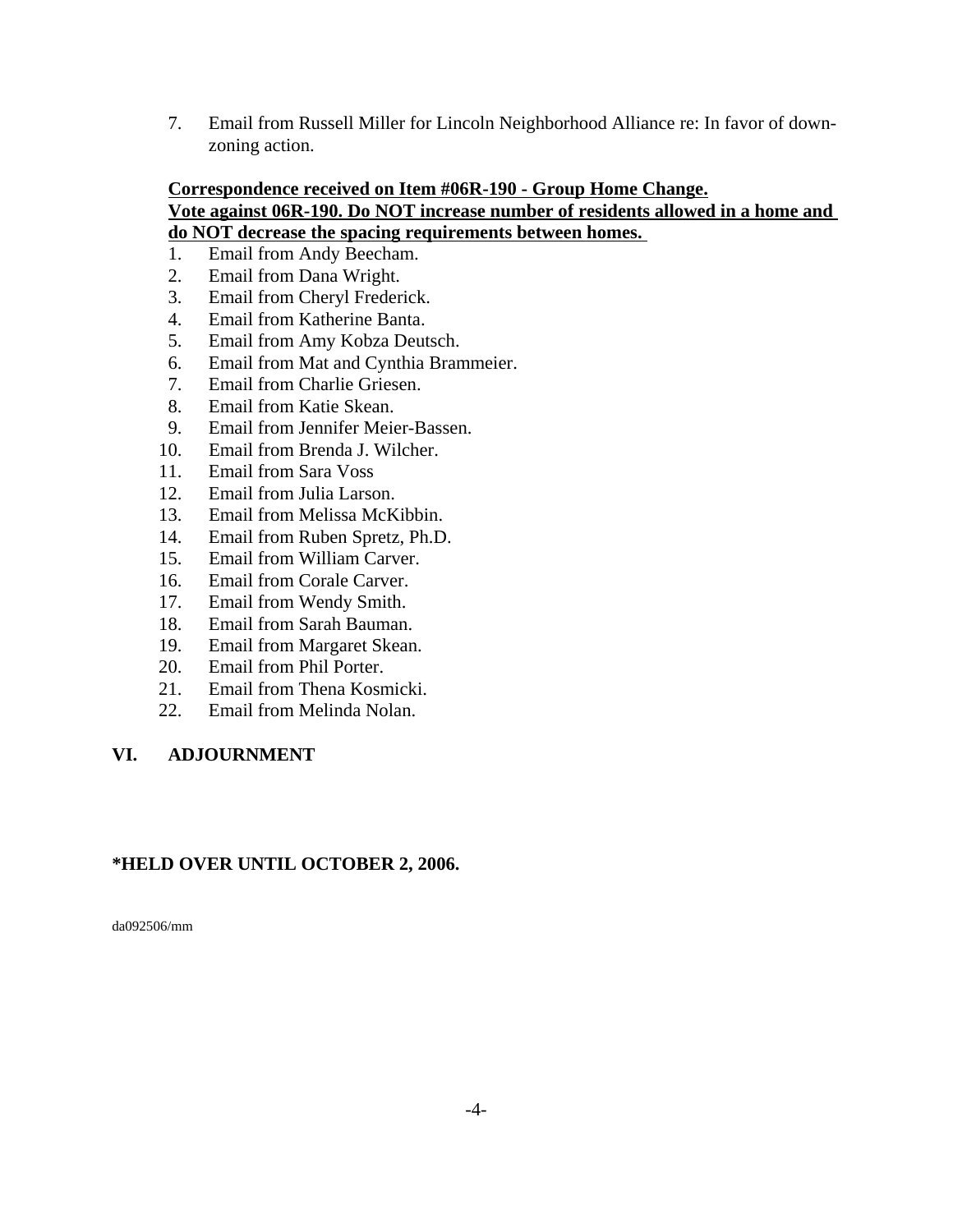### **DIRECTORS' MEETING MINUTES MONDAY, OCTOBER 2, 2006 COUNTY/CITY BUILDING CONFERENCE ROOM 113**

**Council Members Present:** Patte Newman, Chair**;** Dan Marvin, Vice-Chair; Ken Svoboda, Robin Eschliman, Jon Camp, Annette McRoy.

**Council Member Absent:** Jonathan Cook

**Others Present:** Mayor Coleen Seng, Mark Bowen, Ann Harrell, Lin Quenzer, Darl Naumann, Rick Hoppe, Mayor's Office; City Clerk Joan Ross; Dana Roper, City Attorney; Directors and Department Heads; Tammy Grammer, City Council Staff; Deena Winter, Lincoln Journal Star Representative; and Coby Mach, LIBA.

## **I. MAYOR**

Mayor Coleen Seng stated to Patte Newman that she's going to Kansas City on Thursday with CLC just during the day time.

Mayor Seng called on Directors. Jerry Shorney (Parks & Recreation) stated Council received invitations to the Government Square dedication and "First Friday" Gallery Walk on Friday (Oct.  $6<sup>th</sup>$ ) at 5:00 p.m. We had a dedication with the Ackley family earlier this year, we invited the Ackley family to come again, but have not received confirmation yet that they're going to be there. This dedication is a public celebration.

Bruce Dart (Health Director) commented I think everybody has heard about the e-coil problem the country has been experiencing. We have been getting lots of calls from the community really concerned about our water supply because the source of that spread a little bit from water. The State by State regulations tests our water every day, we get reports on a monthly basis which you might have seen before and this is the most recent one from the July testing. The tests are all negative that lets us know the high quality of our Lincoln City water. It tests in districts throughout the city, they do on a schedule basis so that we always know if there is an issue with our water system we know right away. So, it's nice to be able to reassure the community.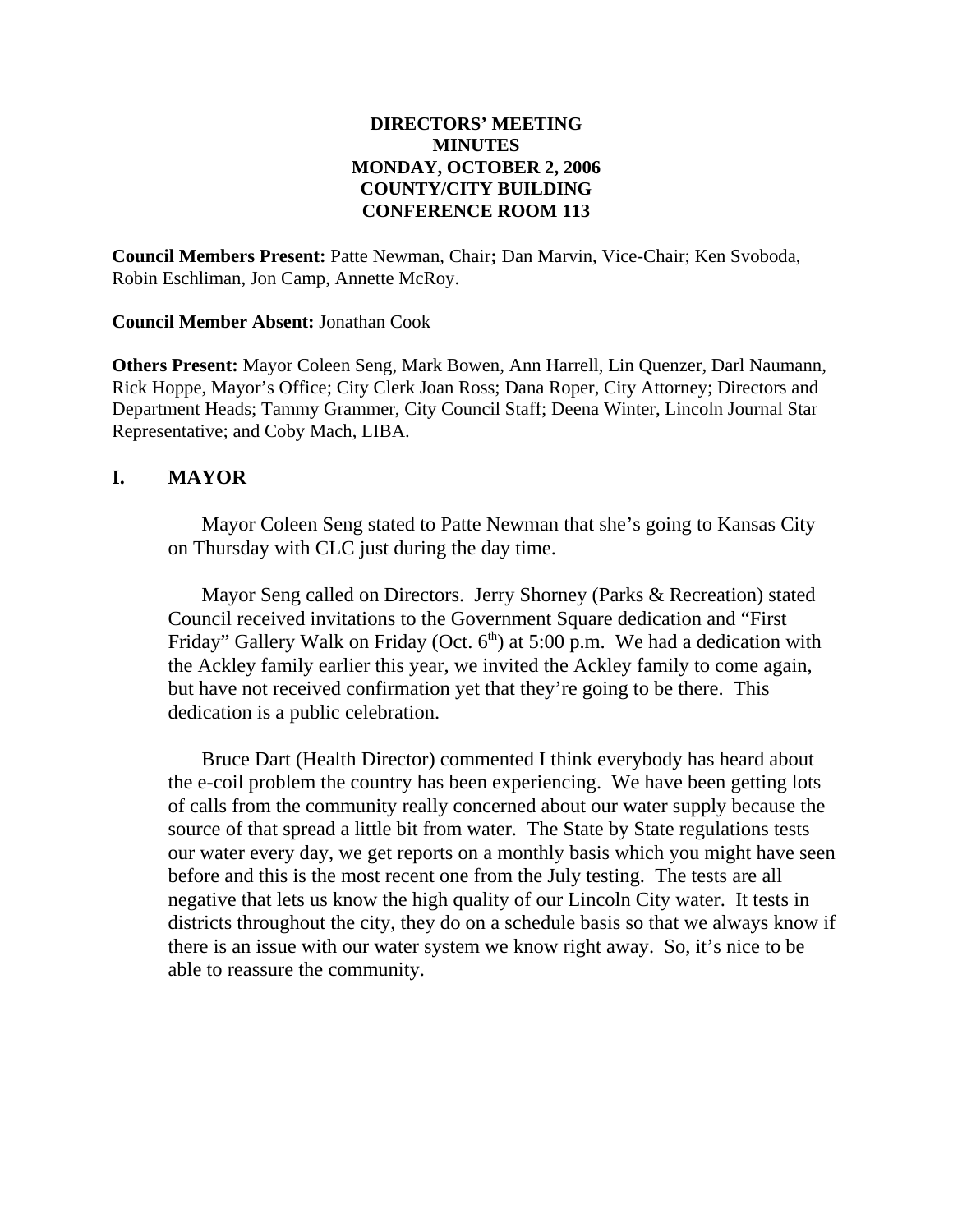Rick Hoppe updated Council on the Salvage Ordinance, we have met with the salvage operators and associated folks now twice for a total of about six hours. I think everyone in the room would say to you that we have made the effort considerably better much more focused on what we're trying to get accomplished but at the same time much less ownerless in terms of demands made on the salvage operators. However, there are people who disagree that it would make it harder for them to sell this. I would say that you have to kind of decide if you want to roll forward with the amendment we have put together which would divide the transactions up into three groups but the bottom line is you're not proceeding forward with everyone completely on board. Ms. McRoy commented the whole reason why we were looking at this is because theft from construction sites which would be the third category of people who are stealing it for profit. Mr. Hoppe replied yes and that's what we're hoping to get at. That's why we're trying to get all the information and hold on to that material for a little while because we think that's the group that is more likely to have stolen something. Police Chief Casady stated basically I think we've got this thing striped down to the point where it has some effect on theft while having a minimal impact on the dealers. They're basically at the point where nothing that requires any work on their part is acceptable so that's basically where we are. We tried to take all the burden off of them, and frankly every time we've pushed down one thing they've thrown up as an objectionable something else has popped up. Basically, we kind of feel like if you want us to continue to work on this you really want to consider an ordinance because guaranteed right now your not going to have the support of the salvage industry on it. Mr. Marvin commented since it carries Jonathan's (Cook) name on it I would like him to weight in as to whether they should go forward or not. But, my own personal opinion is if we were to strip down the point, I don't want to water it down to where we have no ability to utilize it for a tool against people who have (inaudible). Chief Casady noted so right now if this ordinance went forward you just need to understand that you're going to have the salvage industry in testifying that we don't like this, this puts a paper work burden on us, this makes it more difficult for us to do business, you should be going after criminals not after good law abiding business owners like us and that's what your going to hear. Ms. Newman asked do we have any idea how many transactions we're talking about? Mr. Hoppe replied that's been difficult to get pinned down, the small salvage operators not very many. Ms. Newman questioned is it daily that they have people coming. Mr. Hoppe and Chief Casady answered yes couple times a day. City Clerk Joan Ross stated since we have this ordinance up for public hearing and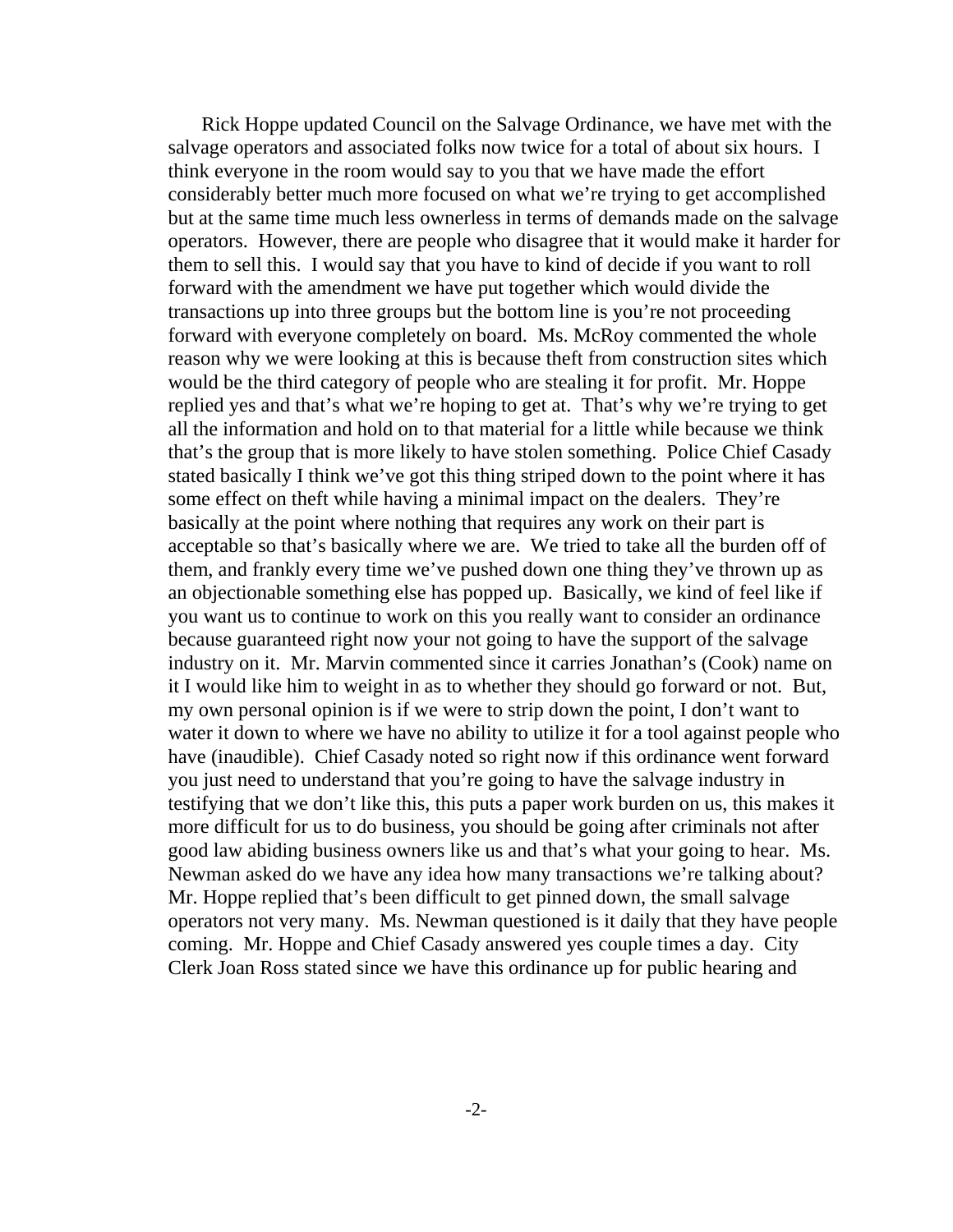show action to October  $9<sup>th</sup>$  on the October  $9<sup>th</sup>$  Agenda do you want it to be under 'Public Hearing-Ordinances 3rd Reading' or 'Public Hearing-Ordinances 2nd Reading'. Council agreed they would like it under 'Public Hearing- 2<sup>nd</sup> Reading'. Mr. Marvin mentioned he'd like Councilman Cook to weight in on this as well and Ms. Newman agreed.

Police Chief Casady updated Council on how they're doing on football this year. We set out to make some hefty changes in the football detail this year in order to save money, we had an average of 55 officers last year to 37 this year. The average is going to be about \$3,000 per game for the first three home games. We haven't had any really big traffic problems. The Kansas game was a nightmare for us because it was long and so it cost us instead of costing us 5 hours of overtime for the people we brought in for that it cost us 7 ½ hours, had an injury, overtime and this city was hopping after that game. The downtown bars were all filled during the game and afterwards one of the busiest nights we've had in a long time.

Mr. Marvin stated I was at a public event over the week and saw one of your sergeants and she said the weekend was very busy that the calls got backed up that you have a problem with delegating. That you guys get 10 calls in and you have to delegate that and so call number ten gets delegating to be maybe 40 minutes or could be 1 ½ hour down the road. So, what that indicates to me is that we're bumping and I'm sure you'll agree with me but we're bumping up to where the (inaudible). Police Chief Casady commented everyday, come over to my office any day of the week and look at what's holding at 4:00 p.m. in the afternoon that we don't have anyone to dispatch. We have a prioritization system but on weekend nights, Thursday, Friday and Saturday nights 1:00 a.m /2:00 a.m. in the morning we might have two screens full of things holding and we get to it  $1\frac{1}{2}$ hour later that's common place for us it happens all the time. Mr. Marvin commented I think it's good for the Council to hear this. Chief Casady commented I've been talking about it for years so concepts like can you hang around for 45 minutes while this party clears out we have dispatchers trying to find a police officer to send to the next incident every day.

Dana Roper (City Attorney) stated in case you didn't catch over the weekend the story about Carolyn Bronson, she and her family were attending the Fur Trade Days in Chadron. They had been to the parade, the flea market, enjoyed a couple of buffalo burgers and just had some homemade ice cream at the Dawes County Courthouse. One of the containers of ice cream blew on the ground and she went over to pick it up and put it in the garbage and as she did so she stepped in a hole and broke her ankle. On that basis the Nebraska Supreme Court overruled nine of its previous holdings and held that a governmental body was no longer immune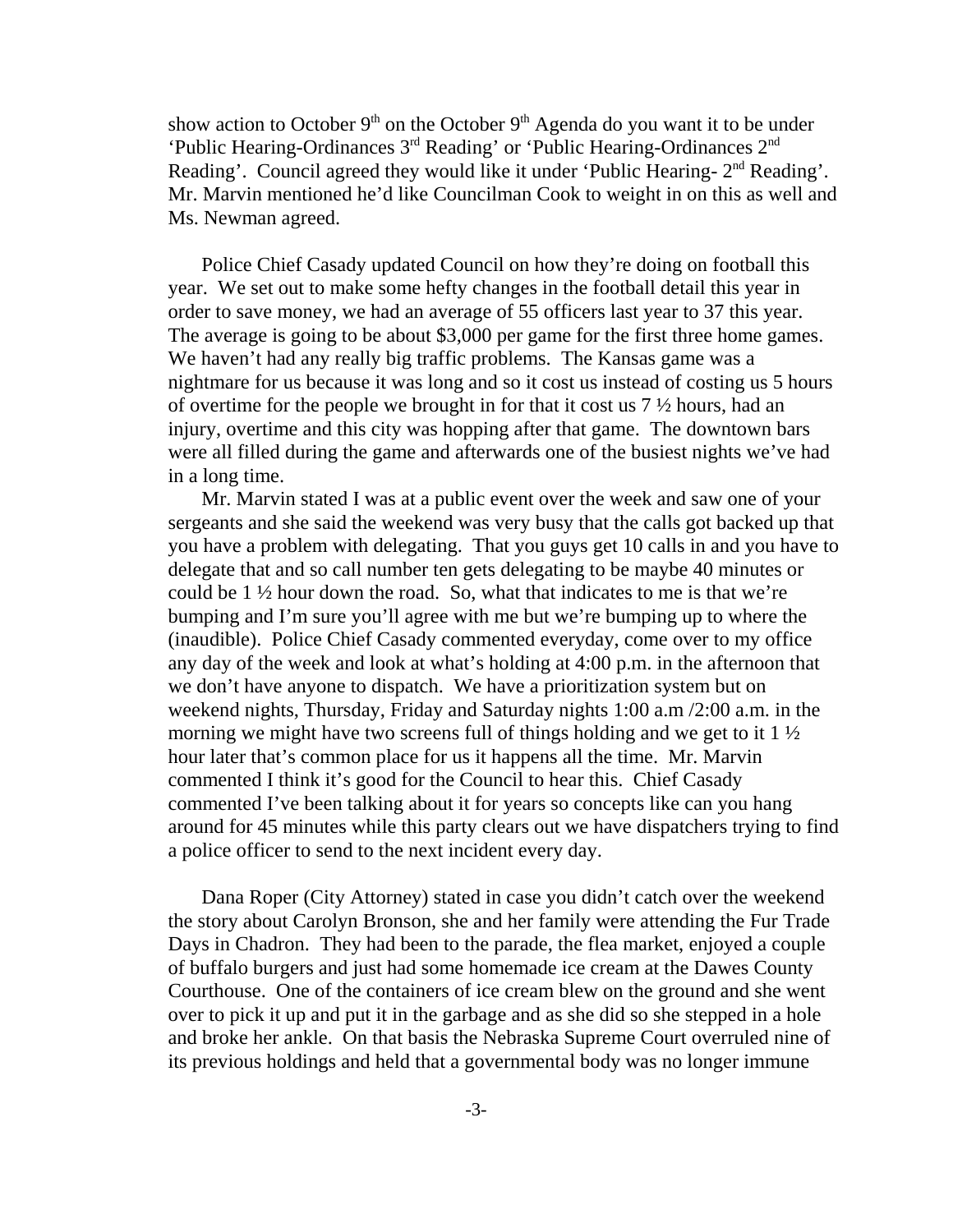under the recreational tort liability act which generally states if we provide recreational activities at no charge your not liable for acts that occur on your property. Now we will be liable for situations on playgrounds, trails, in parks, and so its not a good day for us.

Mayor Seng stated Annette (McRoy) and I originally started talking about Fire Station #11 and this morning Robin (Eschliman) met with us also. The agreement on station #11 was worked out with the former Fire Chief who is no longer around, we probably need to wait until we have a new fire chief on station #11. I'm concerned about this because it's in an area that is growing daily which is out in Airpark and concerned about the response time. But, I want Annette (McRoy) to talk a little bit on how she feels about it. Ms. McRoy stated I think we're all aware of the different issues we have with the Fire Department in the last few months and meeting with Robin (Eschliman) and the Mayor I think it's best that we informally agree to delay the construction of Station #11. Until such time as the Talent Plus study is over with and we have a new fire chief to put his stamp of approval on it as far as location. There's 7,000 new houses expected by the end of 2006. I think we can afford to go ahead and just delay this for at least a year and let the process that the Mayor started with Talent Plus and a new fire chief come in and then make a decision. So, I would request the Councils support, I talked to Robin about it and I think it's best that we just delay the new station #11 and work on getting the different issues we have resolved before we move forward. This is a difficult budget year I think and if we can delay any more expenditures (inaudible) projects it probably would be wise on our part as well. Ms. Newman asked what's the procedure, any vote needed? Have bids gone out. Ms. McRoy commented no, I think we just need to direct Don Herz (Don not present) or Steve Hubka to contact the Airport Authority and relay that we would like to delay it and not move forward on our contract. Mr. Camp stated I think we will need to do some legislation on it because we passed something to go ahead and make a contract, so we'll need to come up with a Resolution or something to amend it saying we're going to hold off and then put the funds into some type of continency fund. Ms. Newman commented and I assume Steve (Hubka), or Dana (Roper) will come up with whatever we need.

- \*1. NEWS ADVISORY RE: Mayor Seng and U.S. Cellular representatives news conference, 9:30 a.m., 09/21/06, at McPhee Elementary School. — NO **COMMENTS**
- \*2. Washington Report September 15, 2006. NO COMMENTS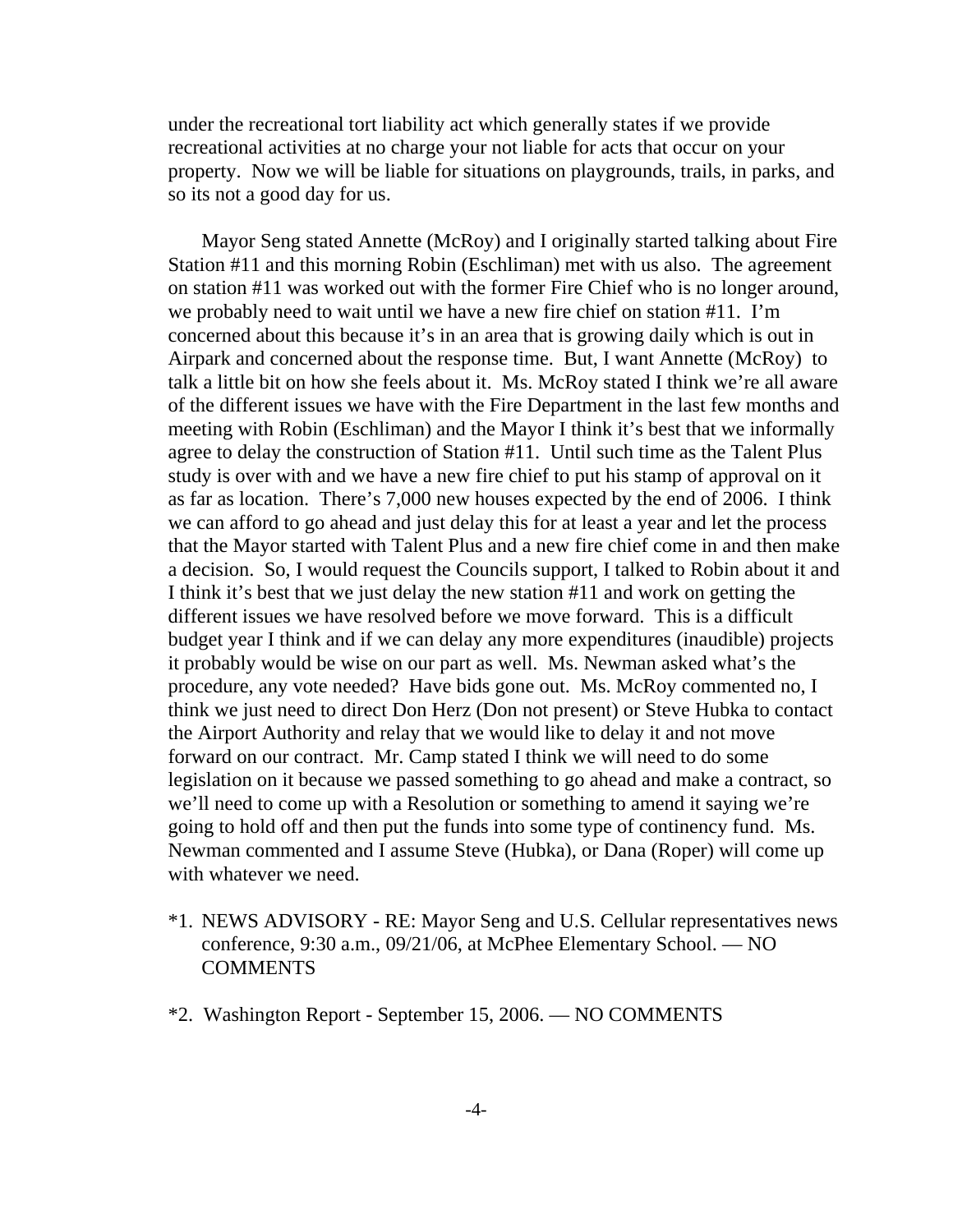- 3. NEWS RELEASE. Mayor Seng and Nebraska School Activities Association (NSAA) representatives break ground of NSAA's state headquarters. Thursday, September 28, 2006, 2:00 pm, North of Haymarket Park baseball/softball complex. — NO COMMENTS
- 4. Washington Report September 22, 2006. NO COMMENTS

## **II. DIRECTORS**

## **FINANCE/BUDGET**

- \*1. Material from Steve Hubka RE: September Sales Tax. NO COMMENTS
- 2. Monthly City Cash Report. NO COMMENTS

## **COMMUNITY HEALTH ENDOWMENT**

 1. Media Release - RE: Medicare Part D Re-enrollment Forums Scheduled in Lincoln. — NO COMMENTS

## **HEALTH**

\*1. NEWS RELEASE - RE: Clean Up Litter From Shorelines Of Local Lakes-Join volunteers worldwide as part of the International Coastal Cleanup. — NO **COMMENTS** 

### **PLANNING**

- \*1. Response E-Mail from Jean Walker to Ben Schiltz RE: Support: County Special Permit #06051, Nebraska Motorplex race track. — NO COMMENTS
- 2. 2030 Comprehensive Plan/Long Range Transportation Plan Update available on line. — NO COMMENTS

## **PLANNING COMMISSION FINAL ACTION**

\*1. Use Permit #06005 (South 40<sup>th</sup> Street and Yankee Hill Road) Resolution No. PC-01016. — NO COMMENTS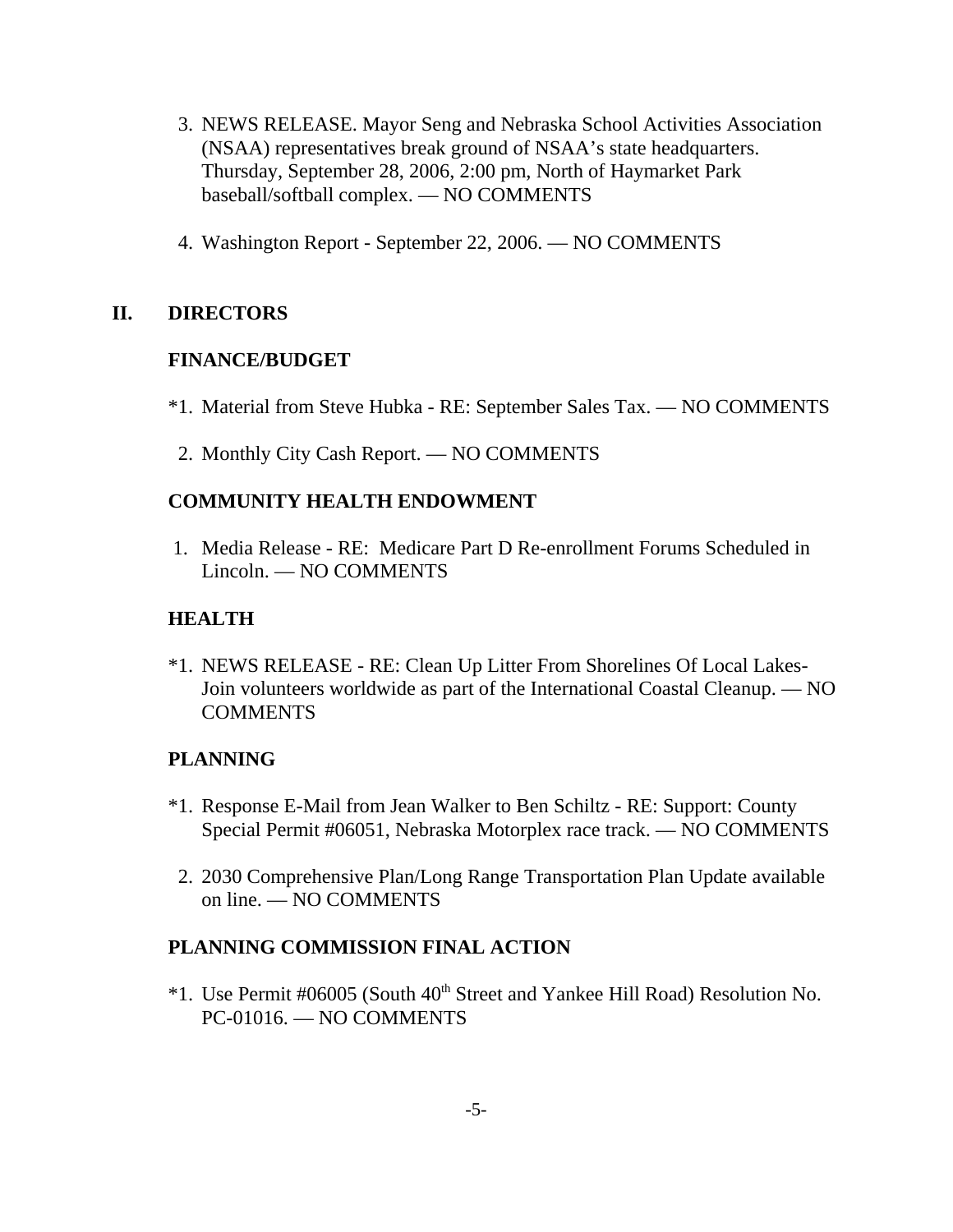- \*2. Special Permit #06048 (North  $48<sup>th</sup>$  Street & Cornhusker Highway) Resolution No. PC-01014. — NO COMMENTS
- \*3. Comprehensive Plan Conformance No. 06011 (Permanent Conservation Easement - People's City Mission, NW corner of 2<sup>nd</sup> Street and S Street, and 2<sup>nd</sup> Street between Q and R Streets) Resolution No. PC-01015. — NO COMMENTS
- \*4. Special Permit No. 06046 Dakota Springs Community Unit Plan (S.W. 2nd Street and W. Saltillo Road) Resolution No. PC-01017. ---- NO COMMENTS

### **PUBLIC WORKS & UTILITIES**

- \*1. Response E-Mail from Scott Opfer to Mr. Restau RE:  $27<sup>th</sup>$  & Sumner Pedestrian Signal. — NO COMMENTS
- \*2. Email from Nicole Fleck-Tooze RE: Clarification regarding 06R-181 (Approved 9/18). — NO COMMENTS

#### **WEED CONTROL AUTHORITY**

\*1. Combined Weed Program - City of Lincoln - August 2006 Monthly Report. — NO COMMENTS

### **III. CITY CLERK**

City Clerk Joan Ross stated on their Agenda today the first thing we'll have at 1:30 p.m. will be the reconvening of the Board of Equalization on Sidewalk District #94. I will have agendas for each of them and for the public and statement for Patte (Newman) to read.

Items 3 & 4 will be called together. *[#3, Application of B&R Stores, Inc. dba Russ's Market #14 for a Class C liquor license at 6300 Havelock Avenue.; and #4, Manager application of Crystal J. McCarthy for B&R Stores, Inc. dba Russ's Market #14 at 6300 Havelock Avenue.]*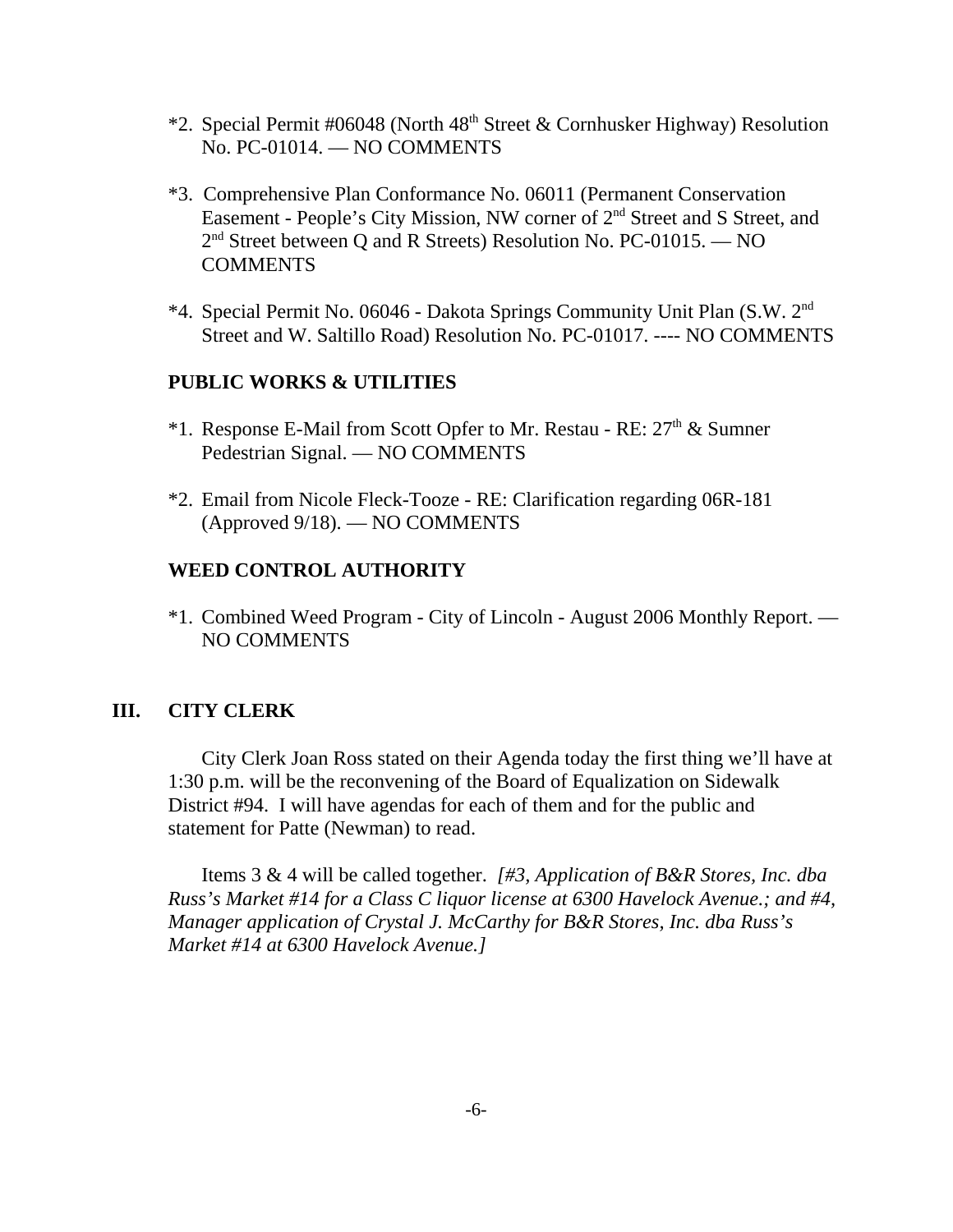Items 5, 6, & 7 under 'Public Hearing-Ordinances' will be called together. *[#5, 06R-143, Comp. Plan Amendment 06004-Amending the 2025 Lincoln-Lancaster County Comprehensive Plan, North 48th Street/University Place Plan to show a redevelopment project southwest of 51st and Garland Streets.; #6, 06-123, Change of Zone 06035-Application of the Director of Parks & Recreation for a change of zone from P Public Use District to O-2 Suburban Office District on property generally located southwest of 51st and Garland Streets.; and #7, 06-171, Approving a Ground Lease between the City and the Lincoln/Lancaster County Child Advocacy Center for the property located at lots 1 through 12, Block 128, University Place, for the construction of a facility to provide a safe, child-friendly environment for interviews and medical exams of child victims for an initial 30-year term.]* 

Items 8 & 9 will be called together. *[#8, 06-172, Approving an agreement between the City and American Legion Post #280 for the lease of space by the Lincoln Area Agency on Aging for its ActivAge Center program at 970 Monroe, Bennet, NE for a period of September 1, 2006 through August 31, 2007.; and #9, 06-178, Approving an agreement between the City and First United Methodist Church/Waverly for the lease of space by the Lincoln Area Agency on Aging for its ActivAge Center program at 14410 Folkestone Street, Waverly, NE for a period of September 1, 2006 through August 31, 2007.]* 

Items 10 & 11 will be called together. *[#10, 06-173, Change of Zone 06057- Application of Restaurants Space 1997A, Inc. and DeeJays Corporation for a change of zone from B-1 Local Business District to B-2 Planned Neighborhood Business District on property generally located northeast of the intersection of South 48th Street and Van Dorn Street.; and #11, 06R-191, Pre-Existing Use Permit 8F-Application of Restaurants Space 1997A, Inc. and DeeJays Corporation, to expand the pre-existing use permit, including requests to adjust the parking from one space per 100 square feet of floor are to one space per 150 square feet of floor area and to adjust the front yard setback from 20 feet to 6 feet for parking, on property generally located northeast of the intersection of Van Dorn Street and South 48th Street.]* 

For Item 27 you have a Motion-To-Amend. *[#27, 06-170, Change of Zone* 06040-Application of the 40<sup>th</sup> & A Street Neighborhood Association to change the zoning on approximately 36 blocks within the 40<sup>th</sup> & A Street Neighborhood from *B-1 Local Business District, R-6, R-5 and R-4 Residential Districts to R-2 Residential District and from B-1 Local Business District to R-4 Residential District on property generally located in the north and west prot6ions of an area bounded by Randolph, 33rd, 48th and A Streets.]*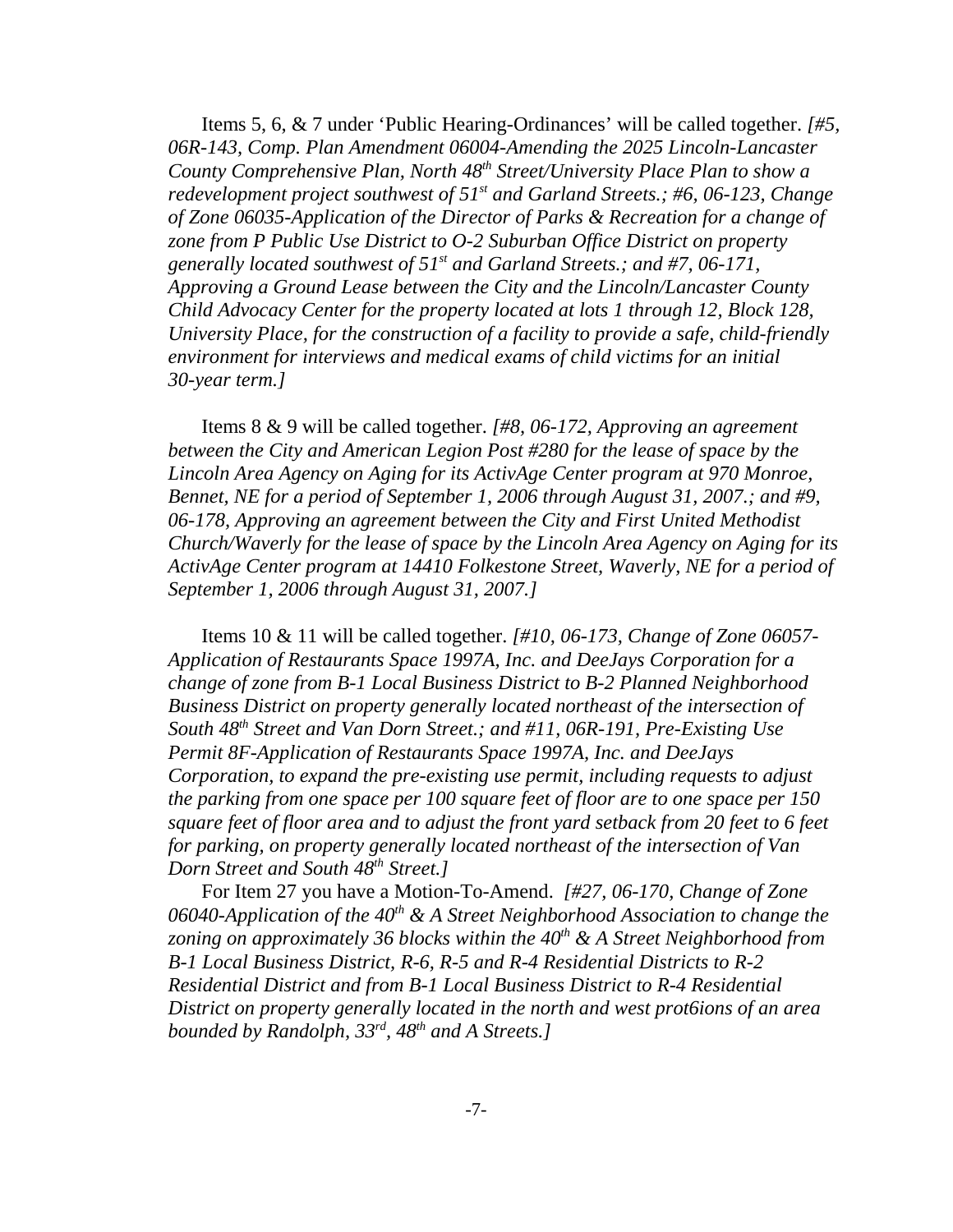We have already talked about Item 28. *[#28, 06-137, Amending Title 5 of the Lincoln Municipal Code relating to Licenses and Regulations by amending or repealing sections within Chapter 5.41, Salvaging, Recycling and Composting Operations, to delete provisions relating to salvaging operations and to make Chapter 5.41 apply only to recycling and composting operations; adding a new Chapter 5.43 entitled Salvage Dealers and Salvage Collectors to establish and relocated provisions dealing with salvaging operations previously found in Chapter 5.41.]* 

### **IV. COUNCIL REQUESTS/CORRESPONDENCE**

#### **JON CAMP -**

Mr. Camp stated he would like to speak with Fire Chief Furasek after the Directors' Meeting today.

### **JONATHAN COOK - ABSENT**

### **ROBIN ESCHLIMAN - NO COMMENTS**

1. Letter from Louise Heiselman - RE: Opposed to closing North 44<sup>th</sup> Street at rail crossing. — NO COMMENTS

## **DAN MARVIN - NO COMMENTS**

#### **ANNETTE McROY - NO COMMENTS**

1. Request to Harry Kroos, Public Works & Utilities Dept.-Sidewalks - RE: Sidewalk Repair (RFI#172 - 8/17/06). — NO COMMENTS

#### **PATTE NEWMAN -**

Ms. Newman stated she would like to speak with Karl Fredrickson (Public Works & Utilities Director) after the Directors' Meeting today.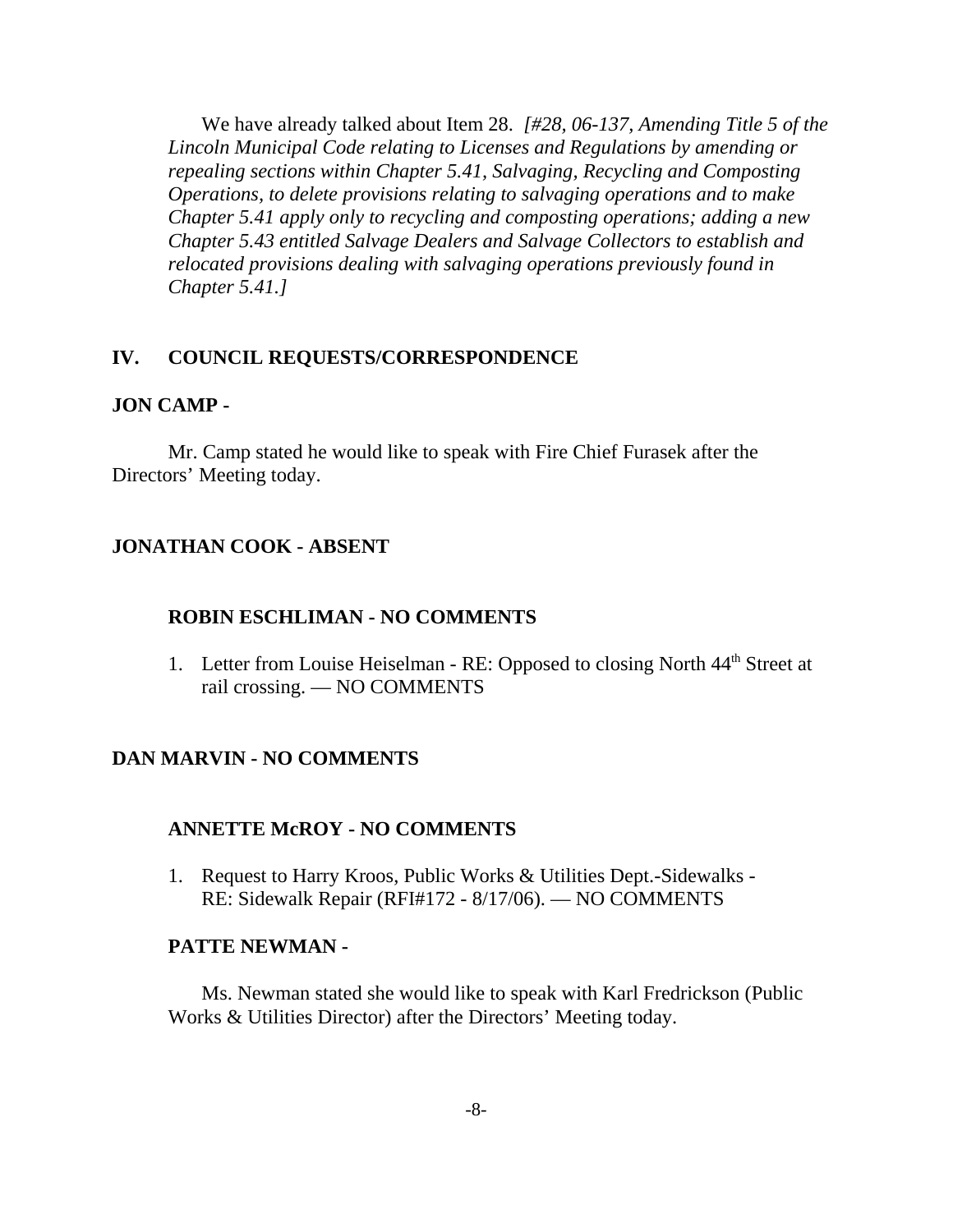Ms. Newman stated I have heard of three cases where Federal Postal employees have put notes on cars saying they will not deliver the mail if cars are parked in front of mailboxes and it was three complete different areas. There's no law against parking in front of a mailbox, asking Police Chief Casady if he's heard any complaints about it. Is it something that we need to start looking at if we are approving townhouses where we have driveways and mailboxes and very little parking. Chief Casady replied I've heard the same thing from time to time from people who have been notified one way or another by the post office that their vehicles are blocking access to their mailbox. M. McRoy stated I called the Post Office last year to follow up on a complaint that I had similar and it's true if they cannot deliver the mail they don't have to and they will not if you're blocking access to those cluster boxes. So the best thing is to advise people to get with their neighborhood and ask them not to park there when the mail is coming through because they will not deliver mail. Mike Merwick (Building & Safety) commented I don't think you're going to see a problem with the clustered because the carrier has to get out of the vehicle and go around to load a cluster, it's the individual mailboxes by the curb you're going to see a problem.

- 1. Letter from Rob Bechtolt, with attached newspaper article RE: Wheel tax. NO COMMENTS
- 2. Letter from Louise Heiselman RE: Opposed to closing North 44<sup>th</sup> Street at rail crossing. — NO COMMENTS
- 3. Correspondence from Barbara Morley RE: Antelope Valley Plan and House Moving Program, with correspondence from JAVA (Joint Antelope Valley Authority) - Wayne Teten and response to JAVA. — NO COMMENTS

## **KEN SVOBODA - NO COMMENTS**

#### **V. MISCELLANEOUS -**

- \*1. Email from Ronald Hense RE: In support of Motorsports Facility in Lancaster County. — NO COMMENTS
- \*2. Email from David Zachek RE: In support of Motorsports Facility in Lancaster County. — NO COMMENTS
- \*3. Email from Justin Willadsen RE: In support of Motorsports Facility in Lancaster County. — NO COMMENTS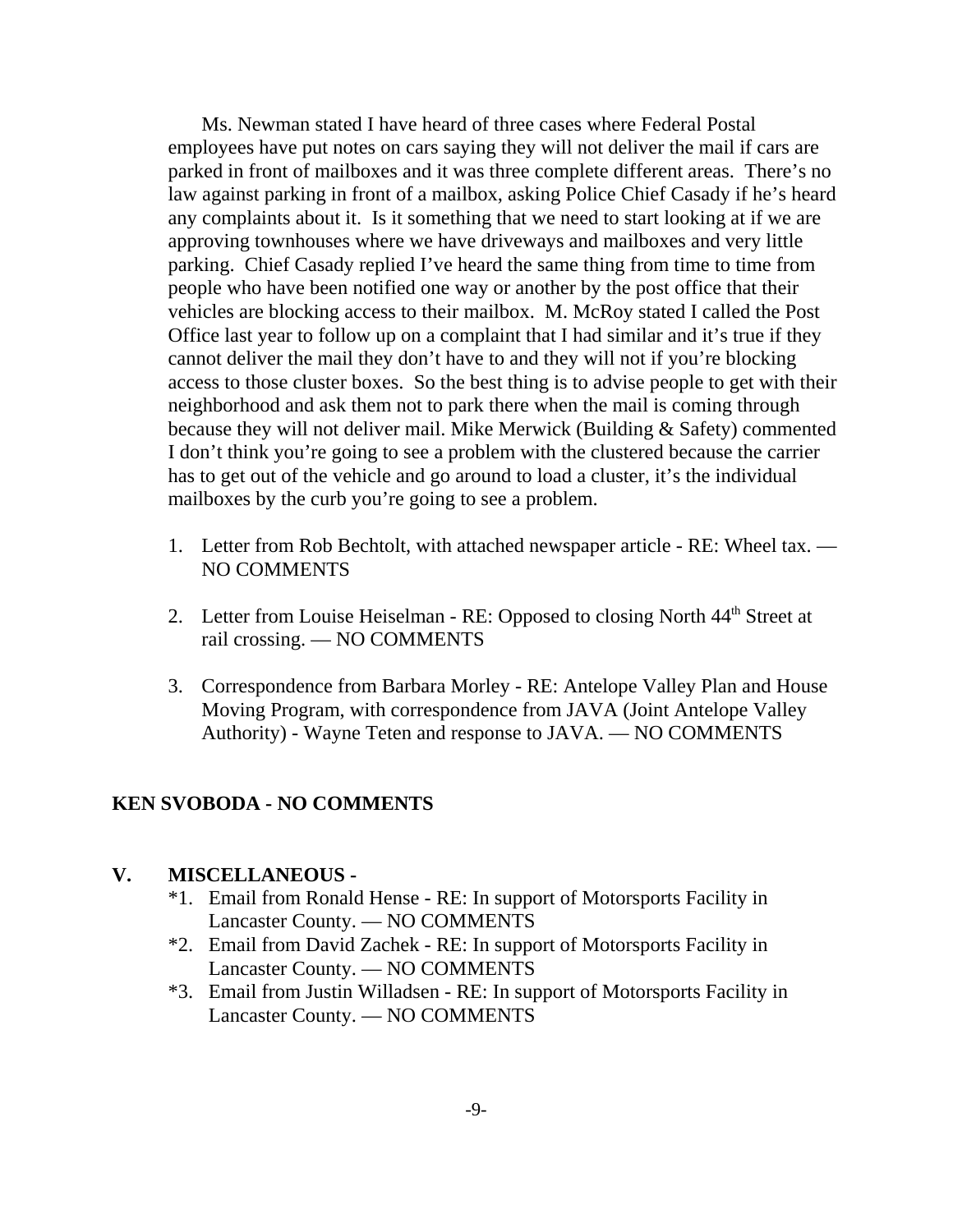- \*4. Email from David Newman RE: In support of Motorsports Facility in Lancaster County. — NO COMMENTS
- \*5. Email from Justin Pfeiffer RE: In support of Motorsports Facility in Lancaster County. — NO COMMENTS
- \*6. Email from Joshua Ekstrum RE: In support for Mr. Greg Sanford and the building of a NHRA drag strip. — NO COMMENTS
- \*7. Email from Tom Weksser RE: Strongly urge you to oppose Zoning Change Pius X for the following reasons. — NO COMMENTS
- \*8. Five (5) emails from Shannon McGovern RE: In support of the Drag strip in Lancaster County. — NO COMMENTS
- \*9. Email from Chris Stokes, OMALiNK, Inc. RE: Press Release OMALiNK Can Now Serve Lincoln, PSC Reverses Decision-Company Affirms Limousine Authority, and Gains Open Class Authority to Operate its Vans within Lincoln. — NO COMMENTS
- \*10. Email from Wayne Boles RE: City Funding. NO COMMENTS
- \*11. Email from Tom & Twyla Hansen RE: Railroad Crossing at  $44<sup>th</sup>$  & Cornhusker Hwy. — NO COMMENTS
- \*12. Email from Ben Schiltz RE: Nebraska Motorplex race track. NO **COMMENTS**
- \*13. Letter from George Green, President, Capital Humane Society Board of Directors - RE: Writing on behalf of Capital Humane Society with a concern about the Council's response to the comments of Mr. Meyer during the Council Meeting of September 11, 2006. — NO COMMENTS
- \*14. Email from Sheila Wall RE: Down-zoning  $40^{th}$  & A Neighborhood. NO **COMMENTS**

# **V. MISCELLANEOUS (Received Week of October 2, 2006) -**

## **In Favor of / Supporters of County Special Permit No. 06051, Motorsport Facility/Drag Strip**

- 1. Email from Brad Schuch. NO COMMENTS
- 2. Email from Kelvin Blessing. NO COMMENTS
- 3. Response to Kelvin Blessing from Planning Commission. NO COMMENTS
- 4. Email from Troy Kinnamon. NO COMMENTS
- 5. Response to Troy Kinnamon from Planning Commission. NO COMMENTS
- 6. Email from Jeff Wecker. NO COMMENTS
- 7. Response to Jeff Wecker from Planning Commission. ---- NO COMMENTS
- 8. Email from Michael Garrison. NO COMMENTS
- 9. Response to Michael Garrison from Planning Commission. NO COMMENTS
- 10. Email from P. D. Gropp. NO COMMENTS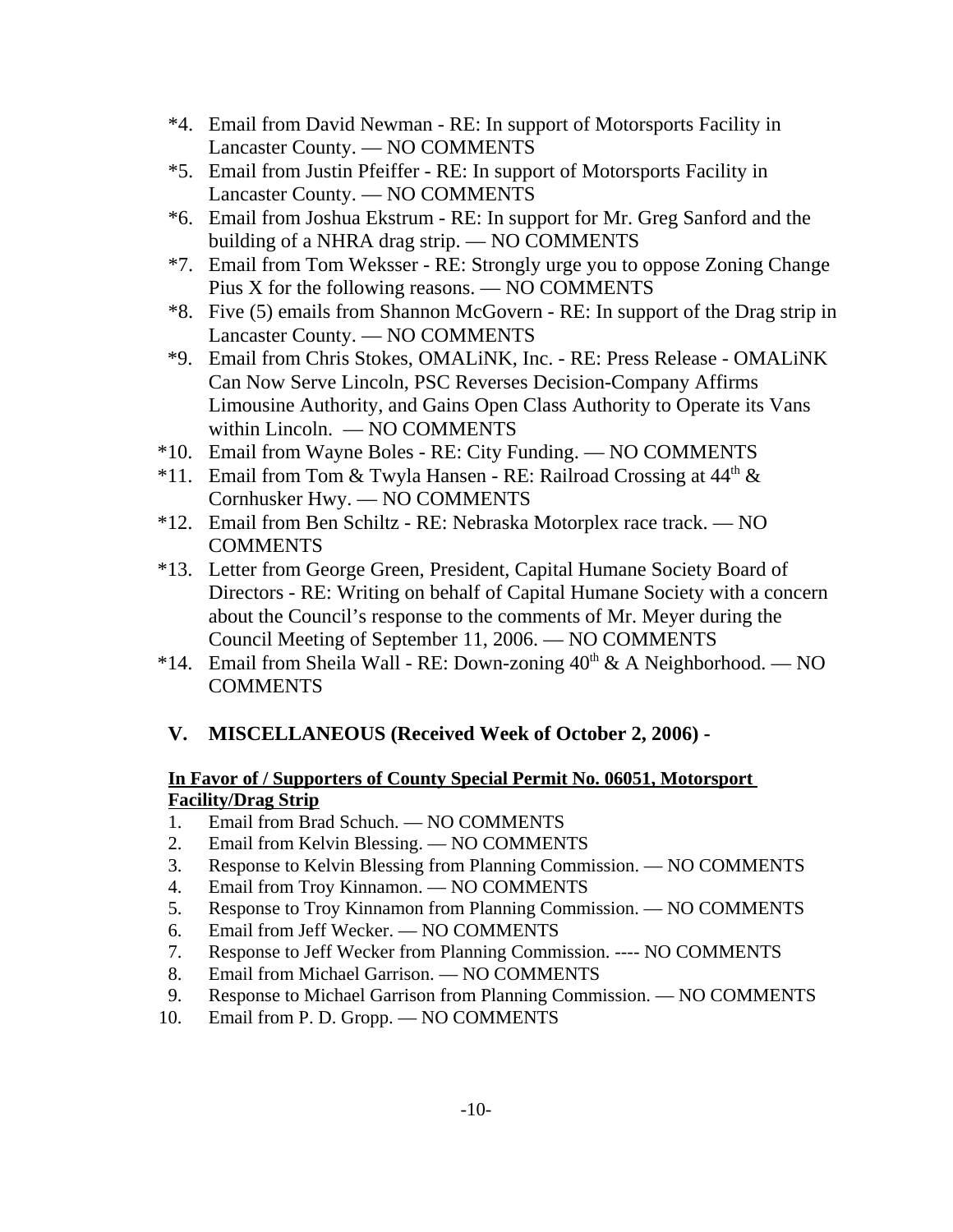- 11. Response to P. D. Gropp from Planning Commission. NO COMMENTS
- 12. Telephone message from Margaret Vogt. NO COMMENTS

### **Other Miscellaneous Correspondence Received Week of October 2, 2006**

- 1. Email from John Kraft, Vice President-Business Development of Caldwell Tanks, Inc. — NO COMMENTS
- 2. Email from Caldwell Tank Builders, Composite of Elevated Tanks. NO **COMMENTS**
- 3. Copy of letter to James Wailes, American Water Works Association Standards Council, from Anne M. Northup, House of Representatives, re: Industry approved standards for construction of composite elevated tanks for water storage. — NO COMMENTS
- 4. Email from Amanda Hefner re: Do not demolish the Starship 9 Theatre. NO COMMENTS
- 5. Email from Yvonne Nelson re: Support down-zoning of the  $40<sup>th</sup>$  and A Neighborhood. — NO COMMENTS
- 6. Email from Brian Nehe re: Consider down-zoning in new housing developments. NO COMMENTS
- 7. Email from Russell Miller for Lincoln Neighborhood Alliance re: In favor of downzoning action. — NO COMMENTS

### **Correspondence received on Item #06R-190 - Group Home Change. Vote against 06R-190. Do NOT increase number of residents allowed in a home and do NOT decrease the spacing requirements between homes.**

- 1. Email from Andy Beecham NO COMMENTS
- 2. Email from Dana Wright NO COMMENTS
- 3. Email from Cheryl Frederick NO COMMENTS
- 4. Email from Katherine Banta NO COMMENTS
- 5. Email from Amy Kobza Deutsch NO COMMENTS
- 6. Email from Mat and Cynthia Brammeier NO COMMENTS
- 7. Email from Charlie Griesen NO COMMENTS
- 8. Email from Katie Skean NO COMMENTS
- 9. Email from Jennifer Meier-Bassen NO COMMENTS
- 10. Email from Brenda J. Wilcher NO COMMENTS
- 11. Email from Sara Voss NO COMMENTS
- 12. Email from Julia Larson NO COMMENTS
- 13. Email from Melissa McKibbin NO COMMENTS
- 14. Email from Ruben Spretz, Ph.D. NO COMMENTS
- 15. Email from William Carver NO COMMENTS
- 16. Email from Corale Carver NO COMMENTS
- 17. Email from Wendy Smith NO COMMENTS
- 18. Email from Sarah Bauman NO COMMENTS
- 19. Email from Margaret Skean NO COMMENTS
- 20. Email from Phil Porter NO COMMENTS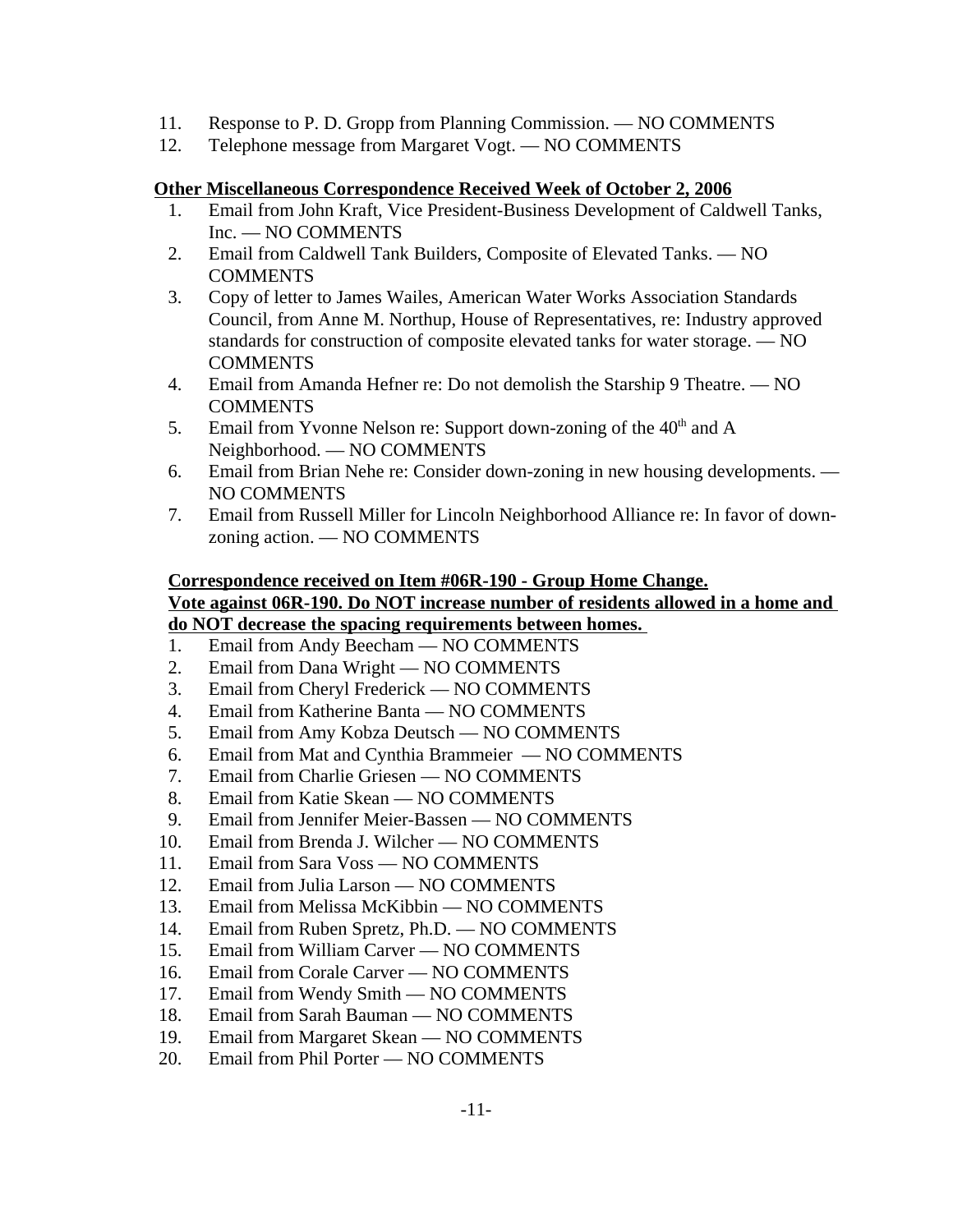- 21. Email from Thena Kosmicki NO COMMENTS
- 22. Email from Melinda Nolan NO COMMENTS
- 23. Email from M. J. Callahan NO COMMENTS

# **ADDENDUM - (For October 2nd)**

### **I. MAYOR -**

- 1. NEWS ADVISORY RE: Mayor Seng's Public Schedule Week of September 30 through October 6, 2006 - Schedule subject to change. — NO COMMENTS
- 2. NEWS RELEASE RE: City of Lincoln Earns Silver Level "Well Workplace" Designation. — NO COMMENTS
- 3. NEWS RELEASE RE:  $48^{TH}$  & "R" Intersection To Close Monday Night. NO **COMMENTS**
- 4. NEWS RELEASE RE: Ground Broken For New NSAA Headquarters At Haymarket Park. — NO COMMENTS

#### **II. CITY CLERK - NONE**

#### **III. CORRESPONDENCE**

**A. COUNCIL REQUESTS/CORRESPONDENCE - NONE**

### **B. DIRECTORS AND DEPARTMENT HEADS**

#### **HEALTH**

- 1. NEWS RELEASE RE: In neighborhoods all around the world, Wednesday, October  $4<sup>th</sup>$  will be observed as "International Walk to School Day". — NO COMMENTS
- 2. Fact Sheet on Child Pedestrian Injuries and the Health Status of Children. NO **COMMENTS**

### **C. MISCELLANEOUS -**

1. E-Mail from Sue Wilson - RE: Strongly urge you to vote against Item16, #06R-190 - the Group Home change. — NO COMMENTS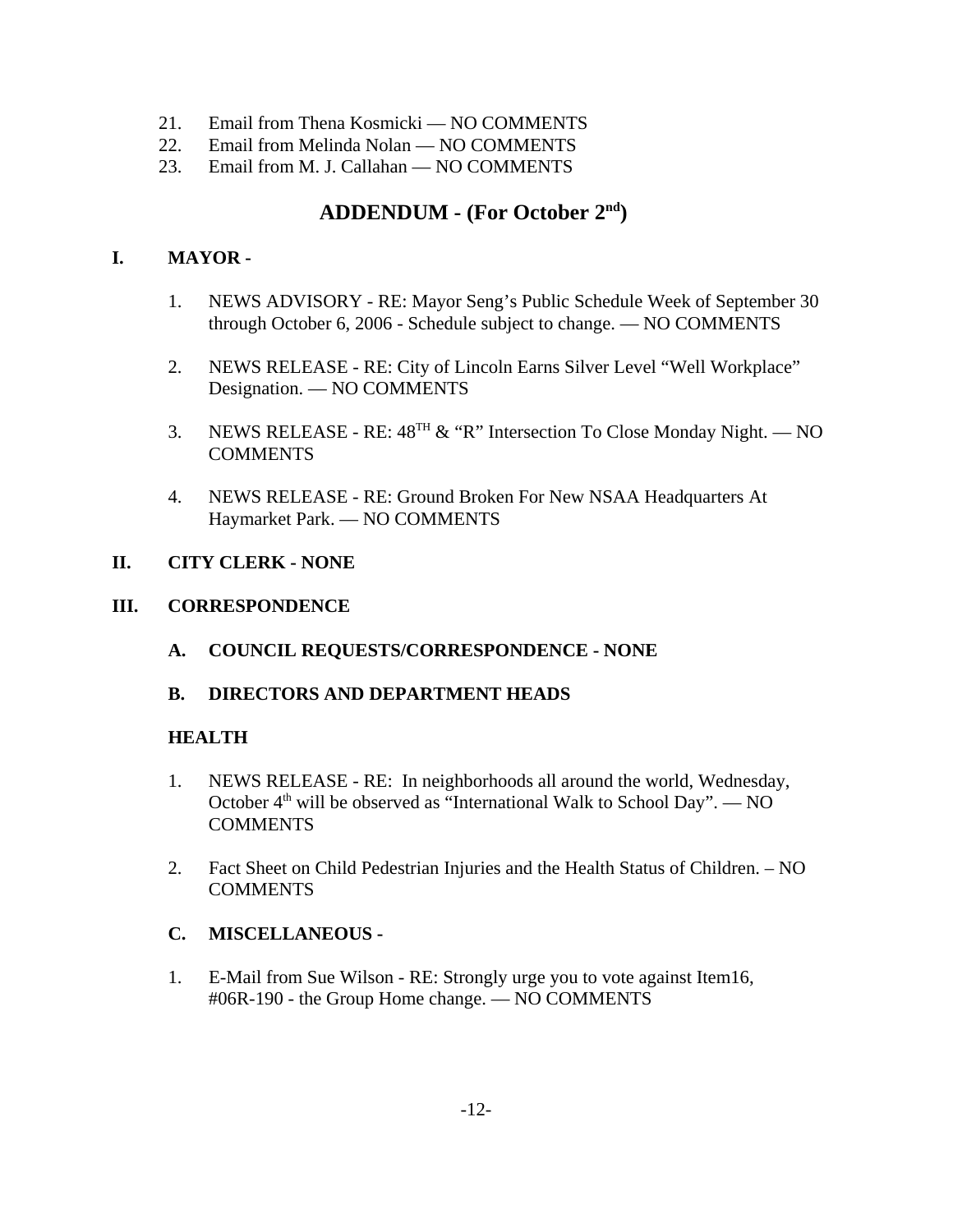- 2. E-Mail from Joel Bacon, On behalf of the  $40<sup>th</sup> \& A$  Neighborhood Association Board - RE:  $40^{\text{th}}$  & A Neighborhood Association Change of Zone. — NO COMMENTS
- 3. E-Mail from Elizabeth Davids RE: Strongly urge you to vote against Item 16, 06R-190 - the Group Home change. — NO COMMENTS
- 4. E-Mail from Kathleen Barrett RE: Opposed to proposed increase for group homes. — NO COMMENTS
- 5. E-Mail from Richard Bagby RE: Opposed to Group home density change. NO COMMENTS
- 6. E-Mail from Brian Corr RE: Against Group Home policy change. NO **COMMENTS**
- 7. E-Mail from Renee Malone, Past President Clinton Neighborhood Org. RE: Against Group Home change in residential areas. — NO COMMENTS
- 8. E-Mail from Stephen & Donna Vantassel RE: Opposed to Group Home proposal. — NO COMMENTS
- 9. E-Mail from Daniel & June Russell RE: Strongly urge you to vote against Item 16, 06R-190 - the Group Home change. — NO COMMENTS
- 10. E-Mail from Bristol Prai RE: You can't get rid of the Starship 9. NO **COMMENTS**
- 11. E-Mail from Karen Vogeley RE: Opposed to Group Home proposal. NO COMMENTS
- 12. 4 E-Mails from Kitty Fynbu; Susan E. Marx, Past Vice-President Near South Neighborhood Association; Denise Kjar; JM Russell; - RE: Strongly urge you to vote against Item 16, 06R-190 - the Group Home change. — NO COMMENTS
- 13. E-Mail from Dick & Jacqui Herman RE: Do not change group home policy. NO COMMENTS
- 14. E-Mail from Marge Schlitt RE: About Group Homes. NO COMMENTS
- 15. E-Mail from Kerri Hiatt RE: Opposed to Group Home proposal. NO COMMENTS